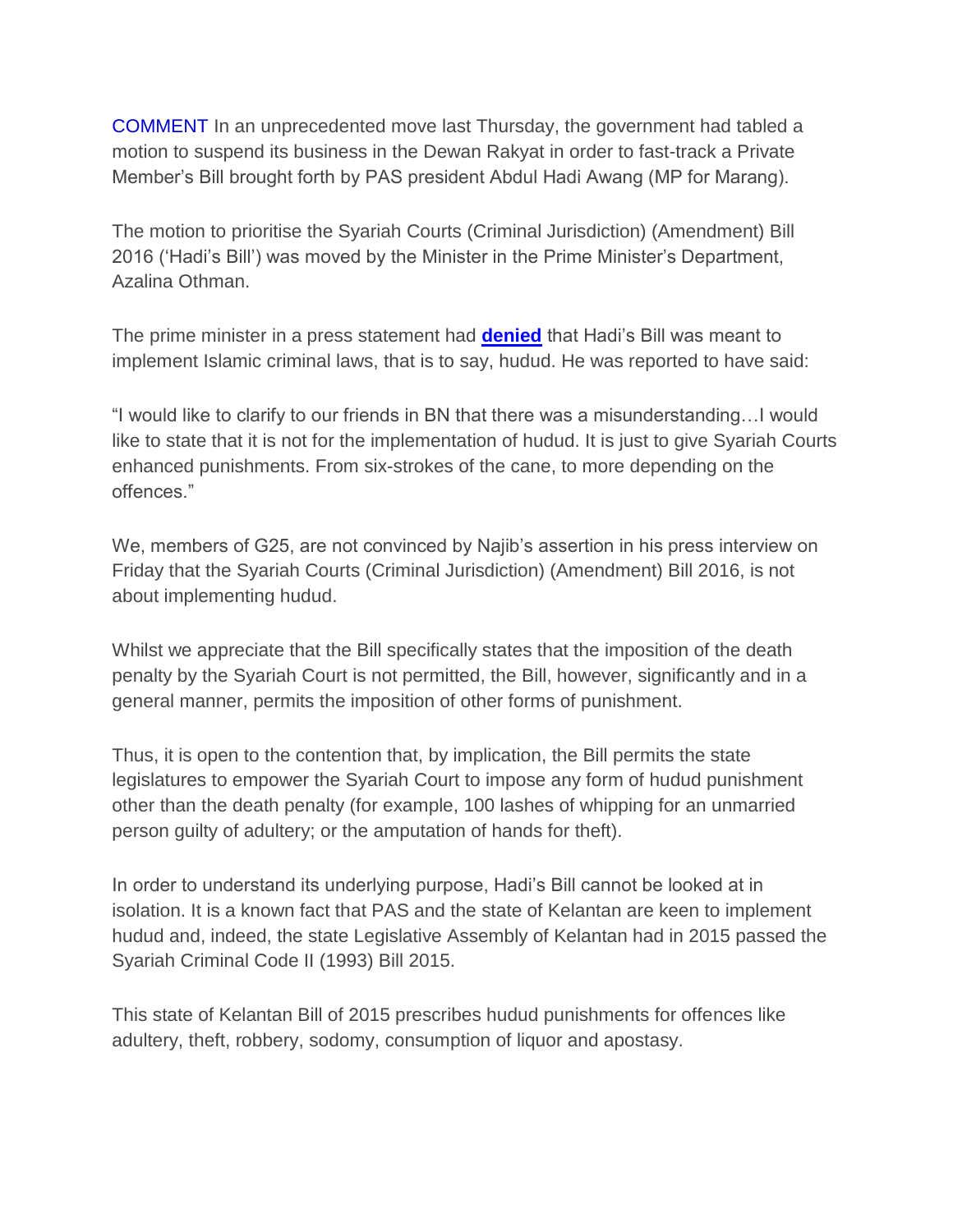However, the Syariah Courts (Criminal Jurisdiction) Act 1995, does not permit the Syariah Court to impose hudud punishments; and, hence, this federal law has been an impediment to the state of Kelantan in making the Kelantan Hudud Bill of 2015 a valid state enactment.

Therefore, there is the need for the state of Kelantan to seek Parliament to amend the Syariah Courts (Criminal Jurisdiction) Act 1995. And, so, here comes Hadi's Bill.

## **A giveaway**

It is a giveaway when Deputy Prime Minister Ahmad Zahid Hamidi, said that Hadi's Bill was not to make new laws but to confer on the Syariah Court the powers to implement hudud in Kelantan.

Our belief that Hadi's Bill has everything to do with the Kelantan Hudud Bill of 2015 is further reinforced by the news report that the Kelantan Menteri Besar, Ahmad Yakob, had urged all Muslims MPs to support Hadi's Bill should it be debated in the next parliamentary meeting (Hadi had successfully requested Parliament to defer the debate on his Motion to October 2016).

We, in G25, categorically oppose Hadi's Bill and the Kelantan Hudud Bill of 2015. Although Article 3 of the Federal Constitution declares that Islam is the religion of the federation, still, constitutionally, Malaysia is a secular state, as our forefathers and the framers of the Federal Constitution had intended.

Further, our nation is a multi-religious, multi-racial and multi-cultural. As such, hudud is inappropriate and unacceptable to the vast majority of the Malaysian society.

Moreover, a law such as the Kelantan Hudud Bill of 2015 is unconstitutional by reason of Article 8 (the equality before the law) of the Federal Constitution; as Muslims in Kelantan will be subjected to two sets of laws: the hudud and the Penal Code.

## **Far-reaching implications**

There is also the fear that if Hadi's Bill were to be passed by Parliament, it will open the door to all other states to introduce hudud and the more severe forms of punishments. The Bill, therefore, has long-term and far-reaching implications.